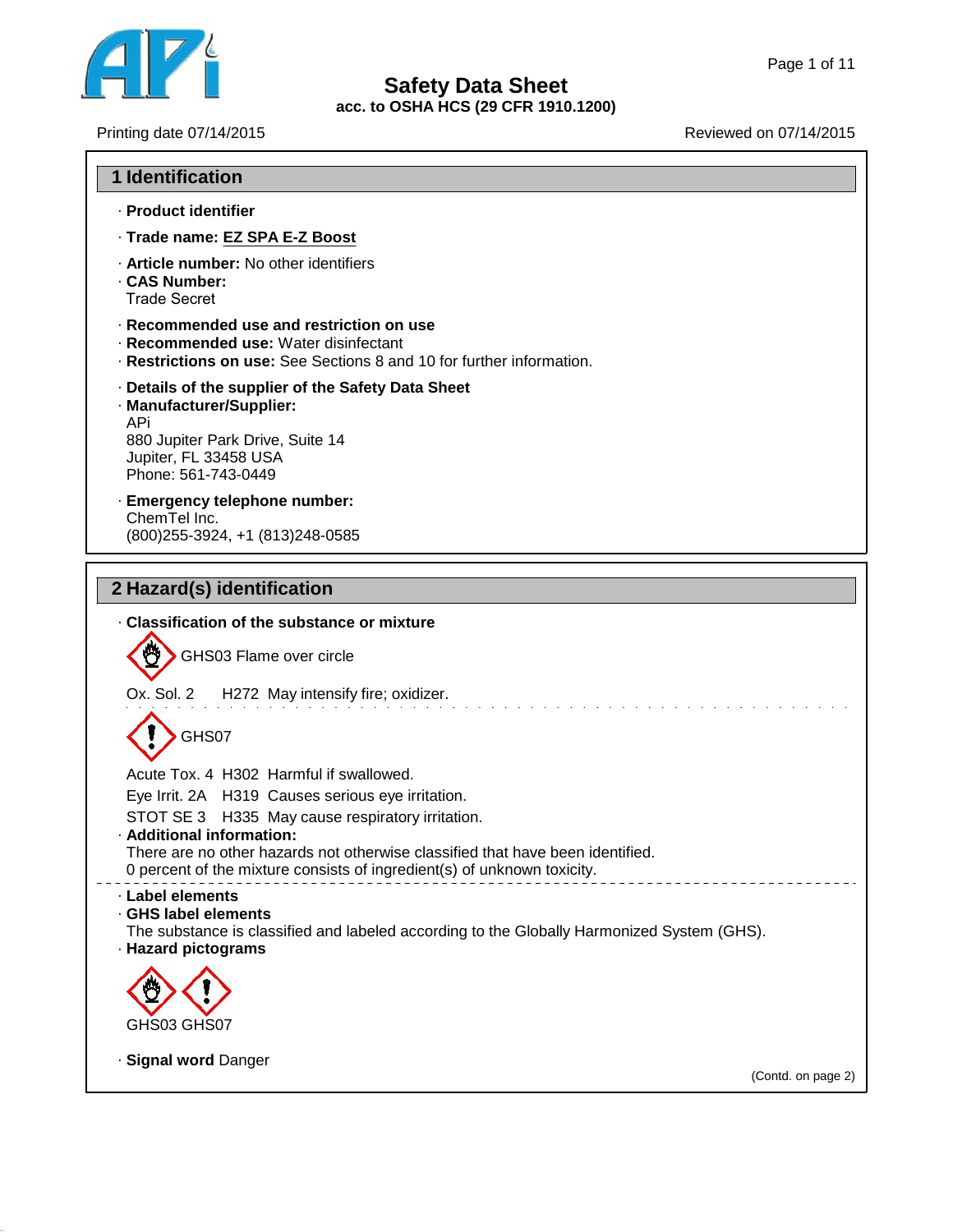# **Safety Data Sheet acc. to OSHA HCS (29 CFR 1910.1200)** Page 2 of 11<br> **Safety Data Sheet**<br>
acc. to OSHA HCS (29 CFR 1910.1200)<br>
Reviewed on 07/14/2015<br>
Reviewed on 07/14/2015<br>
Reviewed on 07/14/2015

# **Trade name: EZ SPA E-Z Boost**

|                              | (Contd. of page 1)                                                                                    |
|------------------------------|-------------------------------------------------------------------------------------------------------|
|                              | · Hazard-determining components of labeling:                                                          |
| <b>Trade Secret</b>          |                                                                                                       |
| · Hazard statements          |                                                                                                       |
|                              | H272 May intensify fire; oxidizer.                                                                    |
| H302 Harmful if swallowed.   |                                                                                                       |
|                              | H319 Causes serious eye irritation.                                                                   |
|                              | H335 May cause respiratory irritation.                                                                |
| · Precautionary statements   |                                                                                                       |
| P210                         | Keep away from heat.                                                                                  |
| P220                         | Keep/Store away from clothing/combustible materials.                                                  |
| P <sub>261</sub>             | Avoid breathing dust/fume/gas/mist/vapors/spray                                                       |
| P264                         | Wash thoroughly after handling.                                                                       |
| P280                         | Wear protective gloves / eye protection / face protection.                                            |
| P270                         | Do not eat, drink or smoke when using this product.                                                   |
| P271                         | Use only outdoors or in a well-ventilated area.                                                       |
|                              | P305+P351+P338 If in eyes: Rinse cautiously with water for several minutes. Remove contact lenses, if |
|                              | present and easy to do. Continue rinsing.                                                             |
| P301+P312                    | If swallowed: Call a poison center/doctor if you feel unwell.                                         |
| P304+P340                    | IF INHALED: Remove victim to fresh air and keep at rest in a position comfortable for                 |
|                              | breathing.                                                                                            |
| P337+P313                    | If eye irritation persists: Get medical advice/attention.                                             |
| P330                         | Rinse mouth.                                                                                          |
| P370+P378                    | In case of fire: Use for extinction: CO2, powder or water spray.                                      |
| P405                         | Store locked up.                                                                                      |
| P403+P233                    | Store in a well-ventilated place. Keep container tightly closed.                                      |
| P501                         | Dispose of contents/container in accordance with local/regional/national/international                |
|                              | regulations.                                                                                          |
| · Classification system:     |                                                                                                       |
| · NFPA ratings (scale 0 - 4) |                                                                                                       |
|                              |                                                                                                       |
|                              | Health $=$ 1                                                                                          |
| $Fire = 3$                   |                                                                                                       |
| OX                           | Reactivity = $2$                                                                                      |
|                              |                                                                                                       |
|                              | The substance possesses oxidizing properties.                                                         |
|                              |                                                                                                       |
| · HMIS-ratings (scale 0 - 4) |                                                                                                       |
| <b>HEALTH</b>                | $\lceil \cdot \rceil$ Health = 1                                                                      |
| $3$ Fire = 3<br><b>FIRE</b>  |                                                                                                       |
|                              |                                                                                                       |
| REACTIVITY 2 Reactivity = 2  |                                                                                                       |
| · Other hazards              |                                                                                                       |
|                              | · Results of PBT and vPvB assessment                                                                  |
| · PBT: Not applicable.       |                                                                                                       |

· **vPvB:** Not applicable.

41.1.0

(Contd. on page 3)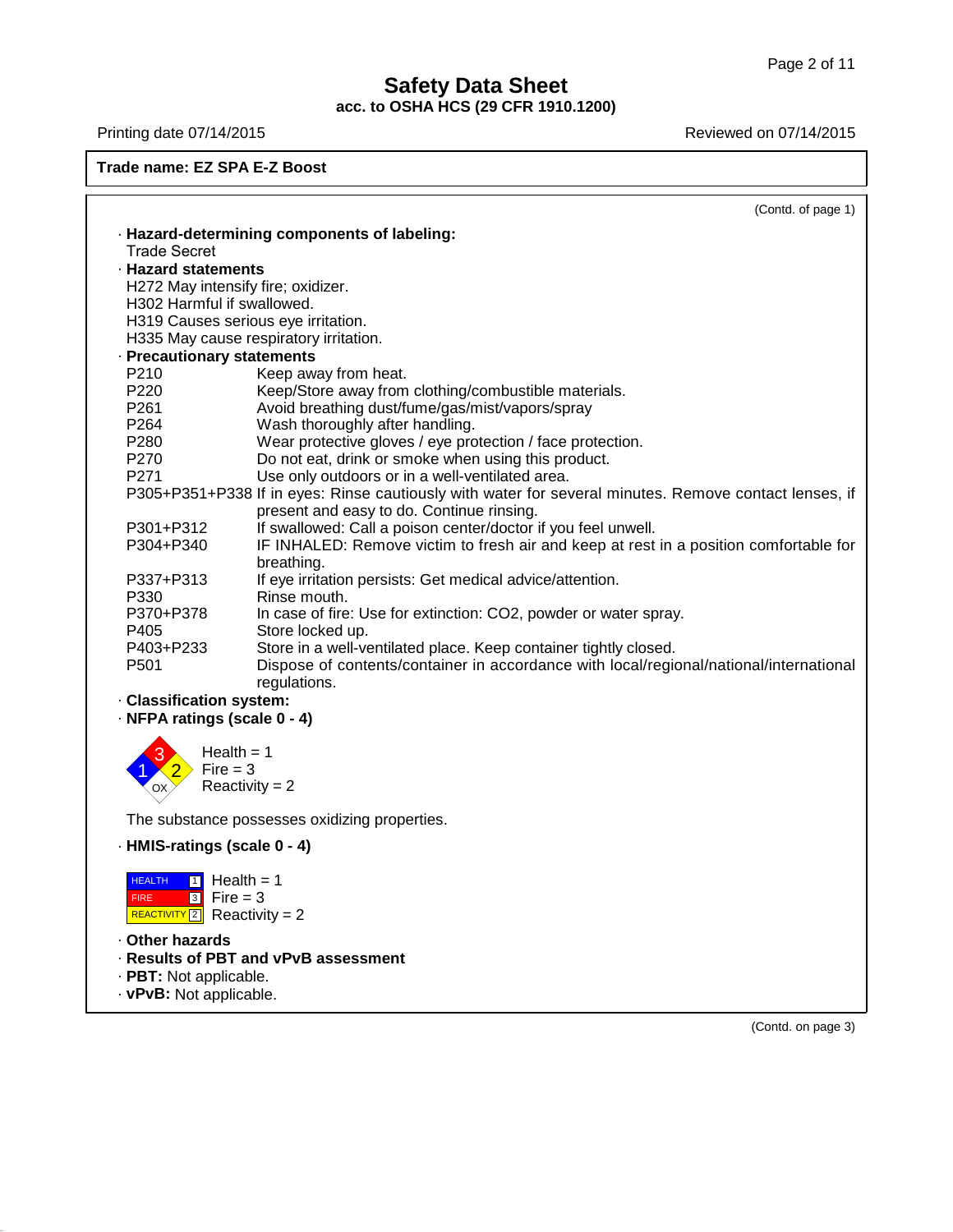# **Safety Data Sheet acc. to OSHA HCS (29 CFR 1910.1200)** Page 3 of 11<br> **Safety Data Sheet**<br>
acc. to OSHA HCS (29 CFR 1910.1200)<br>
Reviewed on 07/14/2015<br>
Reviewed on 07/14/2015<br>
Reviewed on 07/14/2015

**Trade name: EZ SPA E-Z Boost**

(Contd. of page 2)

### **3 Composition/information on ingredients**

· **Chemical characterization: Substances** · **CAS No. Description** Trade Secret

### **4 First-aid measures**

- · **Description of first aid measures** · **General information:** Immediately remove any clothing soiled by the product. Symptoms of poisoning may even occur after several hours; therefore medical observation for at least 48 hours after the accident. · **After inhalation:** Supply fresh air; consult doctor in case of complaints. Provide oxygen treatment if affected person has difficulty breathing. · **After skin contact:** Brush off loose particles from skin. If skin irritation continues, consult a doctor. · **After eye contact:** Remove contact lenses if worn. Rinse opened eye for several minutes under running water. If symptoms persist, consult a doctor. · **After swallowing:** Rinse out mouth and then drink plenty of water. Do not induce vomiting; immediately call for medical help. · **Information fordoctor:**
- · **Most important symptoms and effects, both acute and delayed**
- **Coughing** Irritant to eyes.
- May cause respiratory irritation.
- Breathing difficulty
- · **Danger** Harmful if swallowed.
- · **Indication of any immediate medical attention and special treatment needed** Medical supervision for at least 48 hours. If necessary oxygen respiration treatment.

# **5 Fire-fighting measures**

· **Extinguishing media**

41.1.0

- · **Suitable extinguishing agents:**
- CO2, extinguishing powder or water spray. Fight larger fires with water spray.
- · **For safety reasons unsuitable extinguishing agents:** None. · **Special hazards arising from the substance or mixture**
- During heating or in case of fire poisonous gases are produced. May intensify fire; oxidizer.

(Contd. on page 4)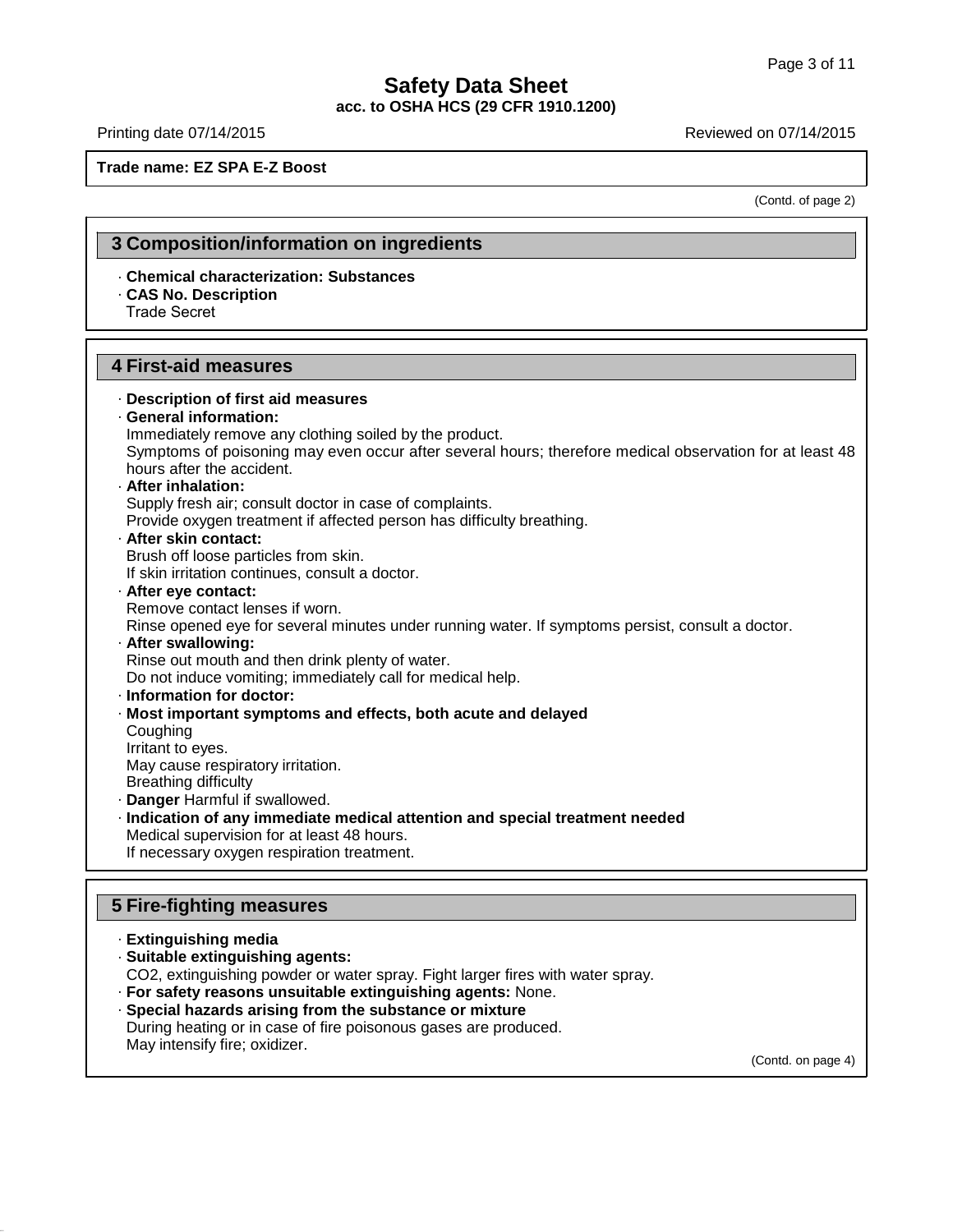# **Safety Data Sheet acc. to OSHA HCS (29 CFR 1910.1200)** Page 4 of 11<br> **Safety Data Sheet**<br>
acc. to OSHA HCS (29 CFR 1910.1200)<br>
Reviewed on 07/14/2015<br>
Reviewed on 07/14/2015

### **Trade name: EZ SPA E-Z Boost**

(Contd. of page 3)

· **Advice for firefighters**

· **Protective equipment:**

Wear self-contained respiratory protective device.

Wear fully protective suit.

· **Additional information** Cool endangered receptacles with water spray.

# **6 Accidental release measures**

| · Personal precautions, protective equipment and emergency procedures<br>Ensure adequate ventilation.<br>Avoid formation of dust.<br>Avoid substance contact. Do not breathe mists or dusts.<br>Keep/Store away from clothing/combustible materials.<br>· Environmental precautions:<br>Do not allow to enter sewers/ surface or ground water.<br>Inform respective authorities in case of seepage into water course or sewage system.<br>· Methods and material for containment and cleaning up:<br>Pick up mechanically.<br>Dispose contaminated material as waste according to item 13.<br>Ensure adequate ventilation.<br>Send for recovery or disposal in suitable receptacles.<br>· Reference to other sections<br>See Section 7 for information on safe handling.<br>See Section 8 for information on personal protection equipment.<br>See Section 13 for disposal information. |
|-----------------------------------------------------------------------------------------------------------------------------------------------------------------------------------------------------------------------------------------------------------------------------------------------------------------------------------------------------------------------------------------------------------------------------------------------------------------------------------------------------------------------------------------------------------------------------------------------------------------------------------------------------------------------------------------------------------------------------------------------------------------------------------------------------------------------------------------------------------------------------------------|
|                                                                                                                                                                                                                                                                                                                                                                                                                                                                                                                                                                                                                                                                                                                                                                                                                                                                                         |
|                                                                                                                                                                                                                                                                                                                                                                                                                                                                                                                                                                                                                                                                                                                                                                                                                                                                                         |

# **7 Handling and storage**

| · Handling:<br>· Precautions for safe handling<br>Use only in well ventilated areas.<br>Prevent formation of dust.<br>Thorough dedusting.<br>Take any precaution to avoid mixing with combustibles.<br>Contact with acids liberates toxic gas.<br>· Information about protection against explosions and fires:<br>Keep respiratory protective device available.<br>May intensify fire; oxidizer. |
|--------------------------------------------------------------------------------------------------------------------------------------------------------------------------------------------------------------------------------------------------------------------------------------------------------------------------------------------------------------------------------------------------|
| Keep/Store away from clothing/combustible materials.<br>Conditions for safe storage, including any incompatibilities<br>· Storage:<br>· Requirements to be met by storerooms and receptacles: No special requirements.<br>· Information about storage in one common storage facility:<br>Do not store together with acids.<br>Store away from foodstuffs.                                        |

Store away from flammable substances.

41.1.0

(Contd. on page 5)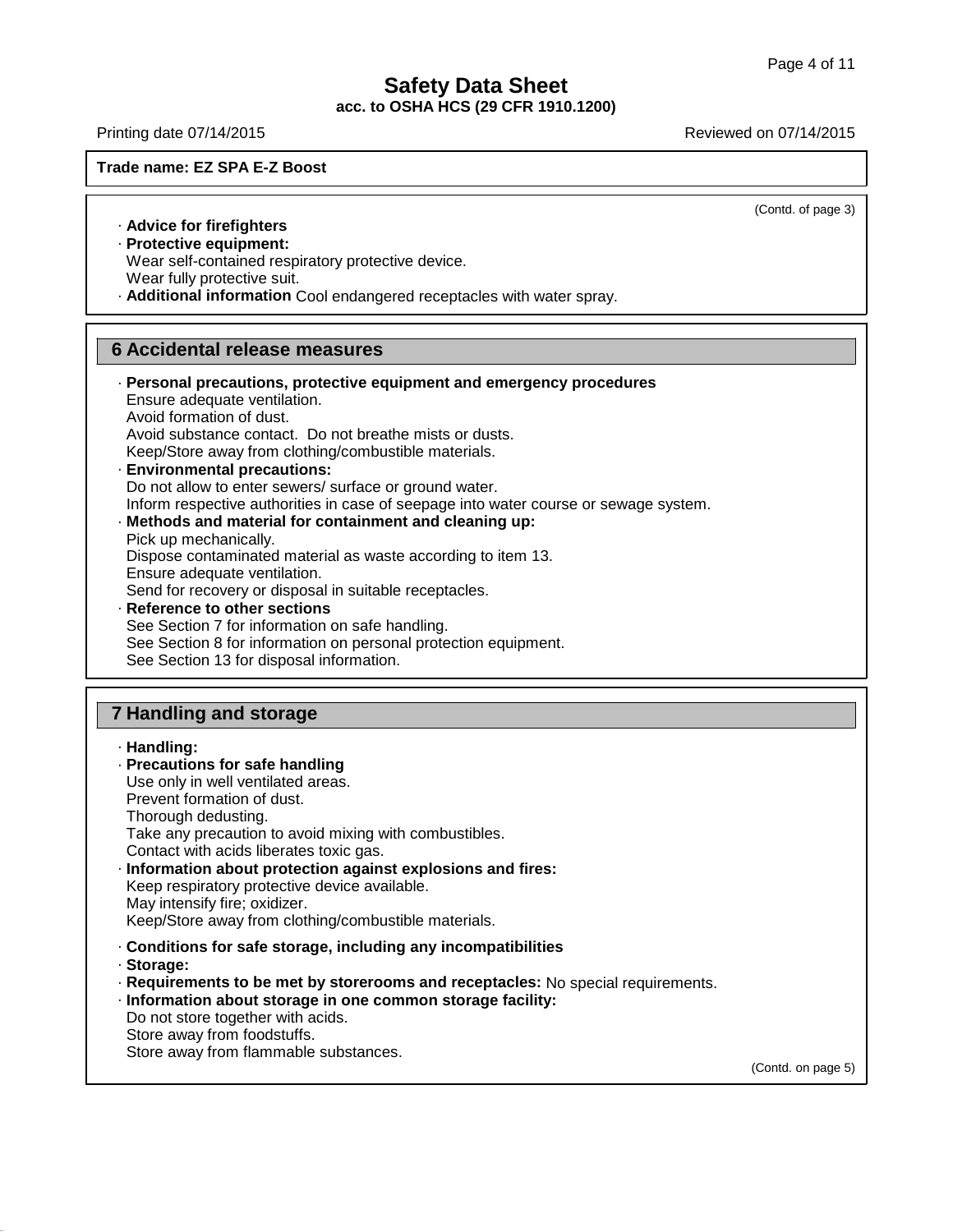# **Safety Data Sheet acc. to OSHA HCS (29 CFR 1910.1200)** Page 5 of 11<br> **Safety Data Sheet**<br>
acc. to OSHA HCS (29 CFR 1910.1200)<br>
Reviewed on 07/14/2015<br>
Reviewed on 07/14/2015

### **Trade name: EZ SPA E-Z Boost**

(Contd. of page 4)

- · **Further information about storage conditions:** Store in cool, dry conditions in well sealed receptacles. Keep containers tightly sealed.
- · **Specific end use(s)** No further relevant information available.

# **8 Exposure controls/personal protection**

· **Additional information about design of technical systems:** No further data; see item 7.

### · **Control parameters**

- · **Components with limit values that require monitoring at the workplace:** The product does not contain any relevant quantities of materials with critical values that have to be monitored at the workplace.
- · **Additional information:** No further relevant information available.
- · **Exposure controls**
- · **Personal protective equipment:**
- · **General protective and hygienic measures:**
- The usual precautionary measures for handling chemicals should be followed.
- Keep away from foodstuffs, beverages and feed.

Immediately remove all soiled and contaminated clothing.

Wash hands before breaks and at the end of work.

Do not inhale dust / smoke / mist.

Avoid contact with the eyes and skin.

- · **Engineering controls:** No further relevant information available.
- · **Breathing equipment:**

Not required under normal conditions of use.

Use suitable respiratory protective device in case of insufficient ventilation.

- Use suitable respiratory protective device when high concentrations are present.
- For spills, respiratory protection may be advisable.
- · **Protection of hands:**

Not required under normal conditions of use.

The glove material has to be impermeable and resistant to the product/ the substance/ the preparation.

· **Material of gloves**

The selection of the suitable gloves does not only depend on the material, but also on further marks of quality and varies from manufacturer to manufacturer.

· **Penetration time of glove material**

The exact break through time has to be found out by the manufacturer of the protective gloves and has to be observed.

· **Eye protection:**



41.1.0

Safety glasses

- · **Body protection:** Protective work clothing
- · **Limitation and supervision of exposure into the environment**
- No further relevant information available.

(Contd. on page 6)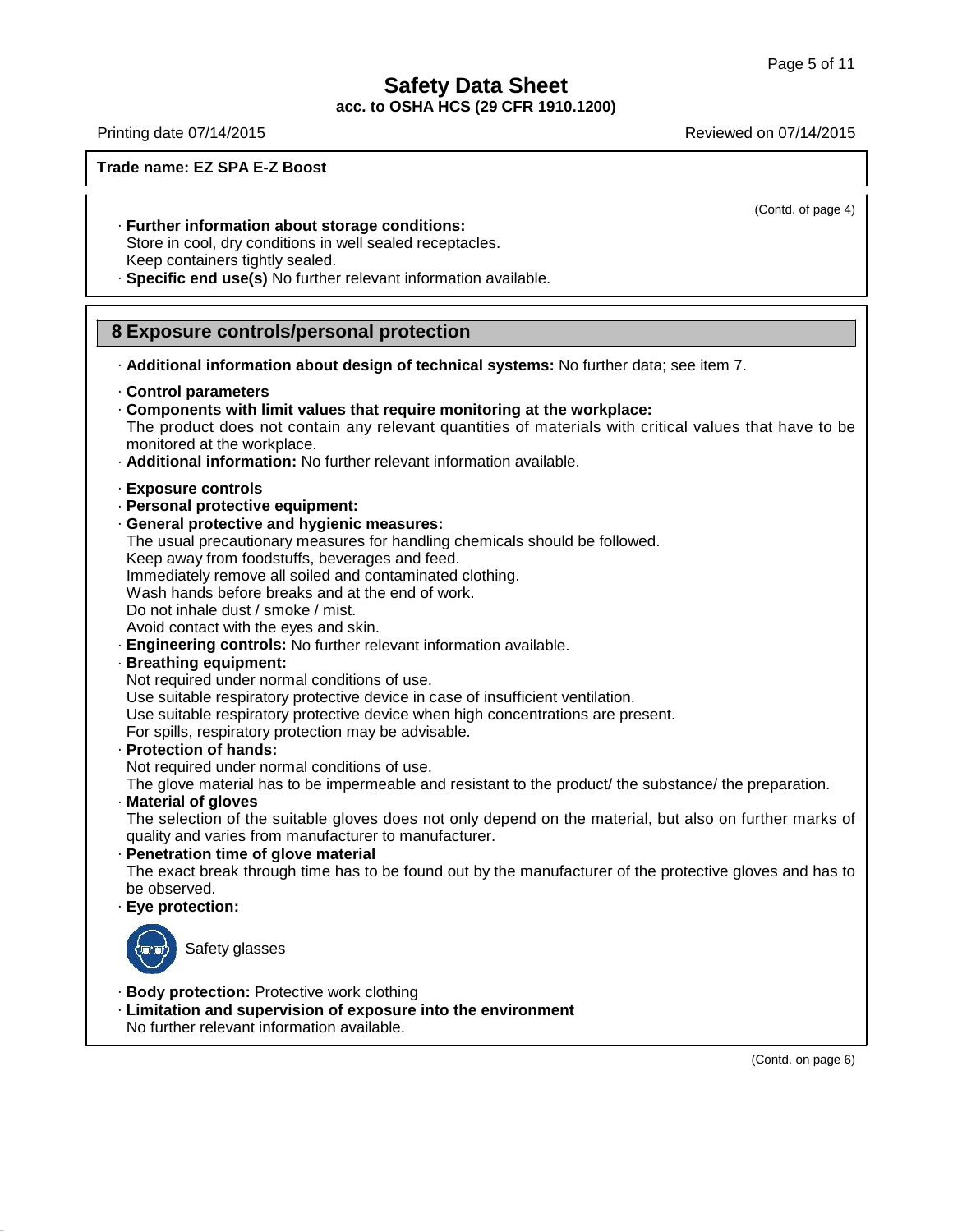# **Safety Data Sheet acc. to OSHA HCS (29 CFR 1910.1200)** Page 6 of 11<br> **Safety Data Sheet**<br>
acc. to OSHA HCS (29 CFR 1910.1200)<br>
Reviewed on 07/14/2015<br>
Reviewed on 07/14/2015

**Trade name: EZ SPA E-Z Boost**

(Contd. of page 5)

| <b>9 Physical and chemical properties</b>                                                             |                                                                                  |
|-------------------------------------------------------------------------------------------------------|----------------------------------------------------------------------------------|
| · Information on basic physical and chemical properties<br>· General Information<br>· Appearance:     |                                                                                  |
| Form:<br>Color:                                                                                       | Granulate<br>White                                                               |
| · Odor:                                                                                               | Like chlorine                                                                    |
| · Odor threshold:                                                                                     | Not determined.                                                                  |
| · pH-value:                                                                                           | Not applicable.                                                                  |
| Change in condition<br><b>Melting point/Melting range:</b><br><b>Boiling point/Boiling range:</b>     | 250 °C (482 °F)<br>Undetermined.                                                 |
| · Flash point:                                                                                        | Not applicable.                                                                  |
| · Flammability (solid, gaseous):                                                                      | Product is not flammable.                                                        |
| · Auto-ignition temperature:                                                                          | 250 °C (482 °F)                                                                  |
| · Decomposition temperature:                                                                          | Not determined.                                                                  |
| · Auto igniting:                                                                                      | Not determined.                                                                  |
| · Danger of explosion:                                                                                | Product does not present an explosion hazard.                                    |
| · Explosion limits:<br>Lower:<br>Upper:<br>· Oxidizing properties                                     | Not determined.<br>Not determined.<br>Oxidizer                                   |
| · Vapor pressure:                                                                                     | Not determined.                                                                  |
| $\cdot$ Density at 20 °C (68 °F):                                                                     | 0.7 g/cm <sup>3</sup> (5.842 lbs/gal)                                            |
| - Bulk density at 20 °C (68 °F):<br>· Relative density<br>· Vapour density<br><b>Evaporation rate</b> | 1000 $kg/m3$<br>Not determined.<br>Not applicable.<br>Not applicable.            |
| · Solubility in / Miscibility with<br>Water at 25 °C (77 °F):                                         | 250 g/l                                                                          |
| · Partition coefficient (n-octanol/water): Not determined.                                            |                                                                                  |
| · Viscosity:<br>Dynamic:<br>Kinematic:<br>· Other information                                         | Not applicable.<br>Not applicable.<br>No further relevant information available. |
|                                                                                                       |                                                                                  |

# **10 Stability and reactivity**

41.1.0

· **Reactivity** No further relevant information available.

(Contd. on page 7)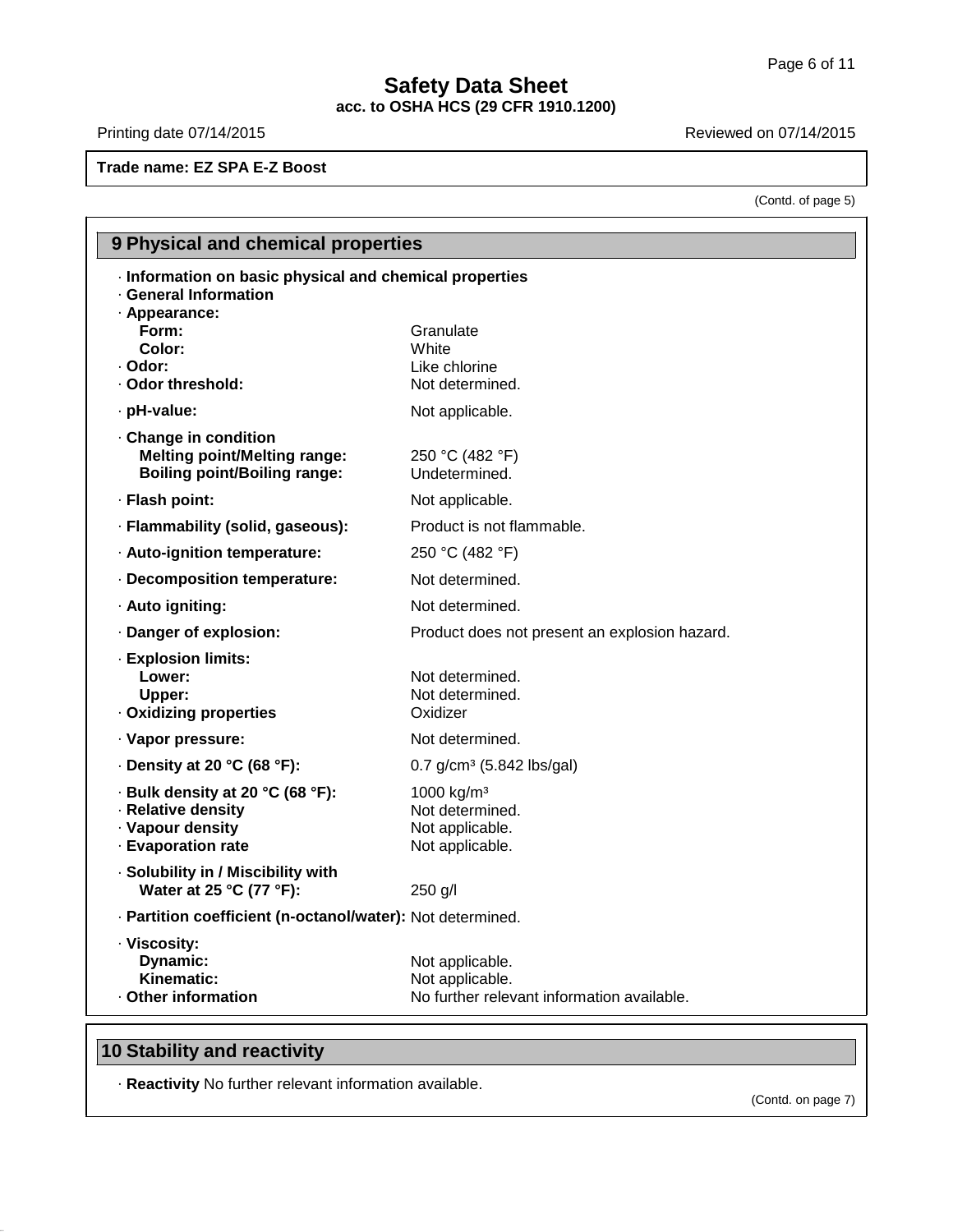# **Safety Data Sheet**

**acc. to OSHA HCS (29 CFR 1910.1200)**

(Contd. of page 6) · **Chemical stability** · **Thermal decomposition / conditions to be avoided:** To avoid thermal decomposition do not overheat. · **Possibility of hazardous reactions** Toxic fumes may be released if heated above the decomposition point. Contact with acids releases toxic gases. Reacts with many consumer products, releasing chlorine or chlorine oxide gas. Acts as an oxidizing agent on organic materials such as wood, paper and fats. Risk of dust explosion if enriched with fine dust in the presence of air. · **Conditions to avoid** Keep/Store away from clothing/combustible materials. Avoid acids. · **Incompatible materials:** No further relevant information available. · **Hazardous decomposition products:** Carbon monoxide and carbon dioxide Nitrogen oxides (NOx) Chlorine compounds **11 Toxicological information** · **Information on toxicological effects** · **Acute toxicity:** · **LD/LC50 values that are relevant for classification:** Oral LD50 1400 mg/kg (rat) · **Primary irritant effect:** · **on the skin:** No irritant effect. · **on the eye:** Irritating effect. · **Sensitization:** No sensitizing effects known. · **Additional toxicological information:** · **Carcinogenic categories** · **NTP (National Toxicology Program)** Substance is not listed. · **OSHA-Ca (Occupational Safety & Health Administration)** Substance is not listed. · **Probable Routes of Exposure** Ingestion. Inhalation. Eye contact. Skin contact. · **Acute effects (acute toxicity, irritation and corrosivity):** Harmful if swallowed. May cause respiratory irritation. · **Repeated Dose Toxicity:** No further relevant information available. · **CMR effects (carcinogenity, mutagenicity and toxicity for reproduction):** Page 7 of 11<br> **Safety Data Sheet**<br>
acc. to OSHA HCS (29 CFR 1910.1200)<br>
Reviewed on 07/14/2015<br>
Reviewed on 07/14/2015<br>
Reviewed on 07/14/2015 **Trade Secret**

· **Germ cell mutagenicity** Based on available data, the classification criteria are not met. · **Carcinogenicity** Based on available data, the classification criteria are not met.

(Contd. on page 8)

41.1.0

#### **Trade name: EZ SPA E-Z Boost**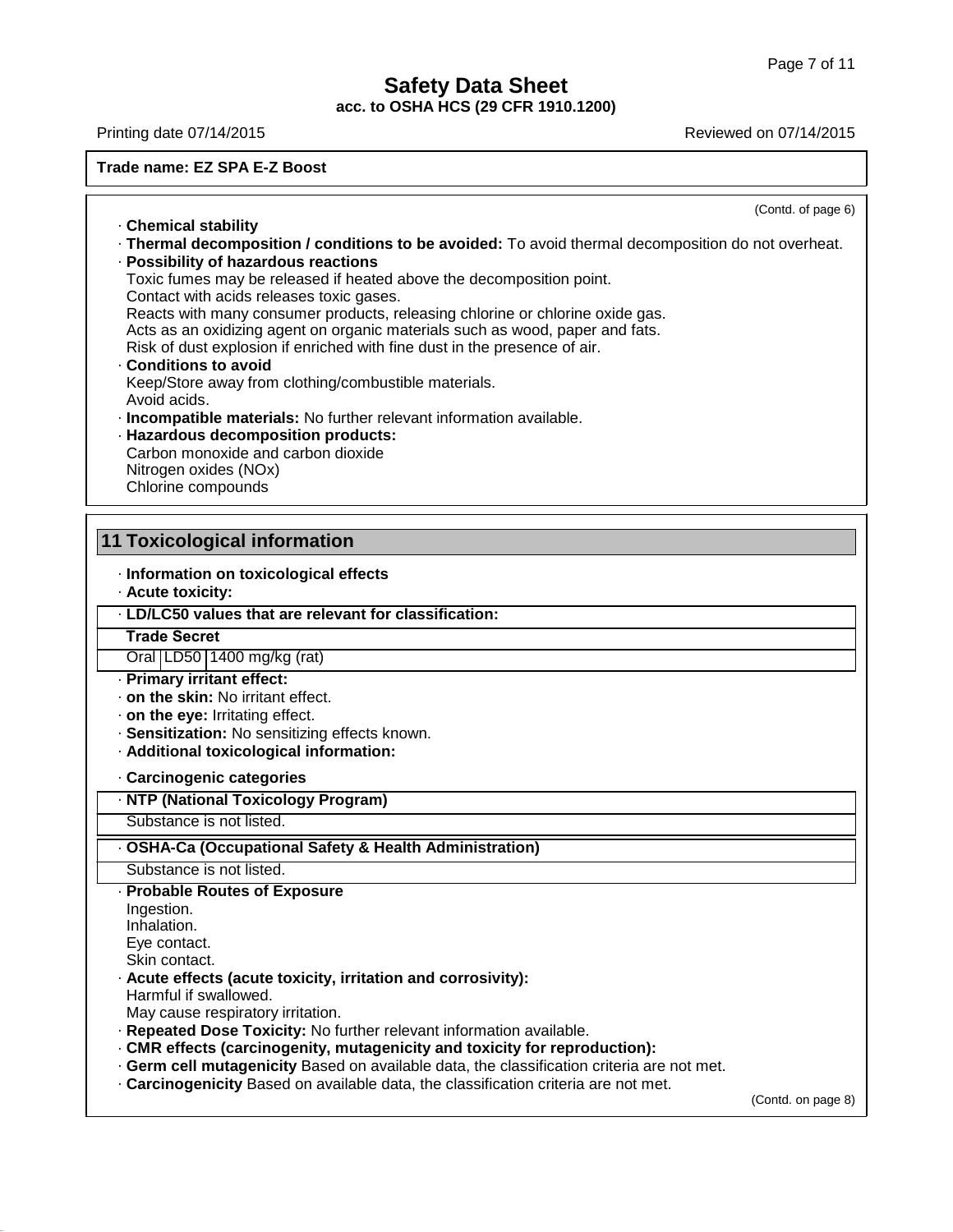# **Safety Data Sheet acc. to OSHA HCS (29 CFR 1910.1200)** Page 8 of 11<br> **Safety Data Sheet**<br>
acc. to OSHA HCS (29 CFR 1910.1200)<br>
Reviewed on 07/14/2015<br>
Reviewed on 07/14/2015

**Trade name: EZ SPA E-Z Boost**

(Contd. of page 7)

- · **Reproductive toxicity** Based on available data, the classification criteria are not met.
- · **STOT-single exposure** May cause respiratory irritation.
- · **STOT-repeated exposure** Based on available data, the classification criteria are not met.
- · **Aspiration hazard** Based on available data, the classification criteria are not met.

# **12 Ecological information**

- · **Toxicity**
- · **Aquatic toxicity:** Very toxic to aquatic life.
- · **Persistence and degradability** No further relevant information available.
- · **Behavior in environmental systems:**
- · **Bioaccumulative potential** No further relevant information available.
- · **Mobility in soil** No further relevant information available.
- · **Ecotoxical effects:**
- · **Remark:** Very toxic for fish
- · **Additional ecological information:**
- · **General notes:**

Do not allow product to reach ground water, water course or sewage system.

Danger to drinking water if even small quantities leak into the ground.

Also poisonous for fish and plankton in water bodies.

- Very toxic for aquatic organisms
- · **Other adverse effects** No further relevant information available.

# **13 Disposal considerations**

### · **Waste treatment methods**

#### · **Recommendation:**

41.1.0

Must not be disposed of together with household garbage. Do not allow product to reach sewage system. The user of this material has the responsibility to dispose of unused material, residues and containers in compliance with all relevant local, state and federal laws and regulations regarding treatment, storage and disposal for hazardous and nonhazardous wastes. Residual materials should be treated as hazardous.

- · **Uncleaned packagings:**
- · **Recommendation:** Disposal must be made according to official regulations.

| <b>14 Transport information</b>                                    |                                                                   |  |  |
|--------------------------------------------------------------------|-------------------------------------------------------------------|--|--|
| · UN-Number<br>· DOT, ADR, IMDG, IATA<br>· UN proper shipping name | UN2465                                                            |  |  |
| · DOT, IATA                                                        | Dichloroisocyanuric acid salts                                    |  |  |
| · ADR                                                              | 2465 DICHLOROISOCYANURIC ACID SALTS,<br>ENVIRONMENTALLY HAZARDOUS |  |  |
| · IMDG                                                             | DICHLOROISOCYANURIC ACID SALTS, MARINE<br><b>POLLUTANT</b>        |  |  |
|                                                                    | (Contd. on page 9)                                                |  |  |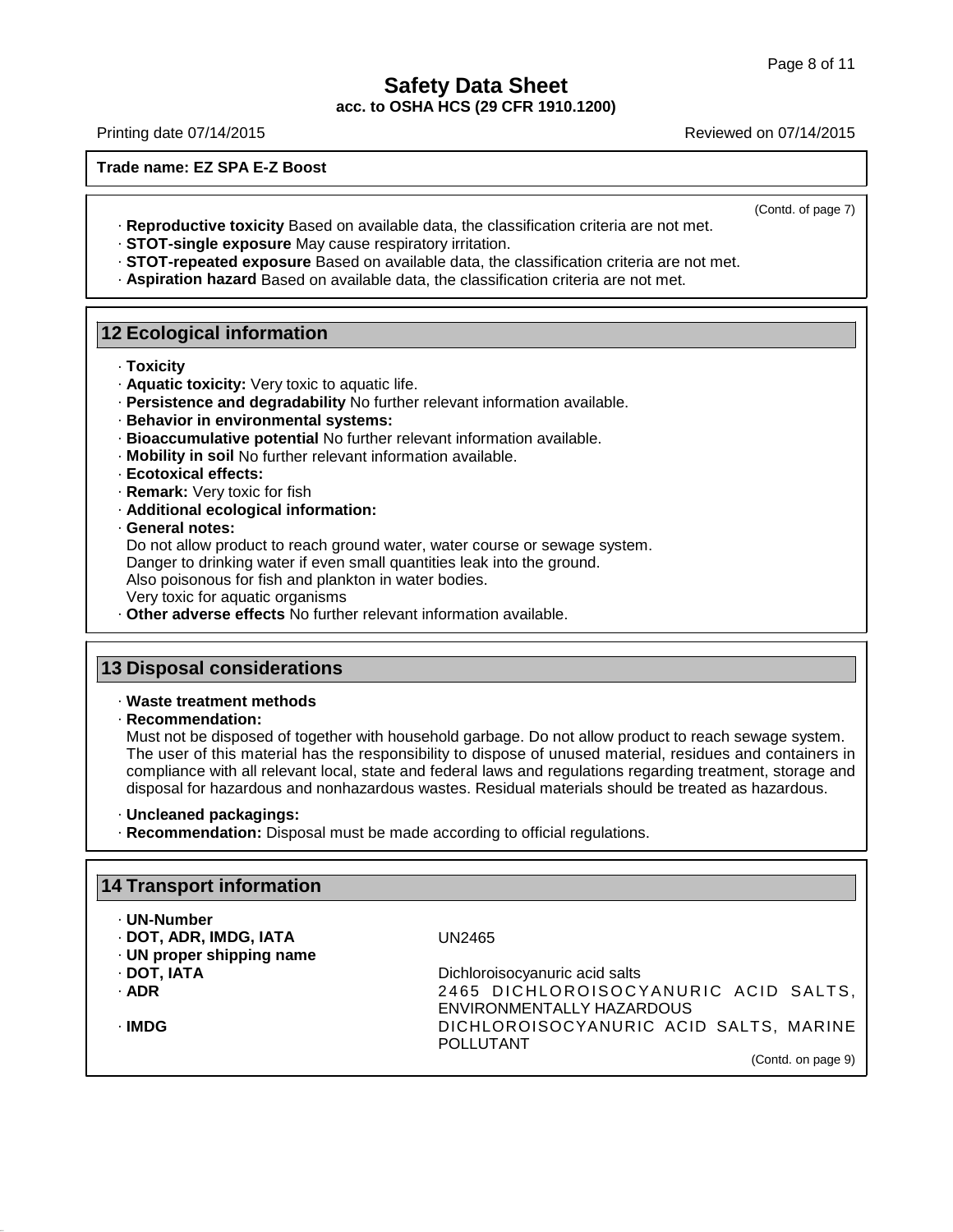# **Safety Data Sheet acc. to OSHA HCS (29 CFR 1910.1200)**

41.1.0



(Contd. on page 10)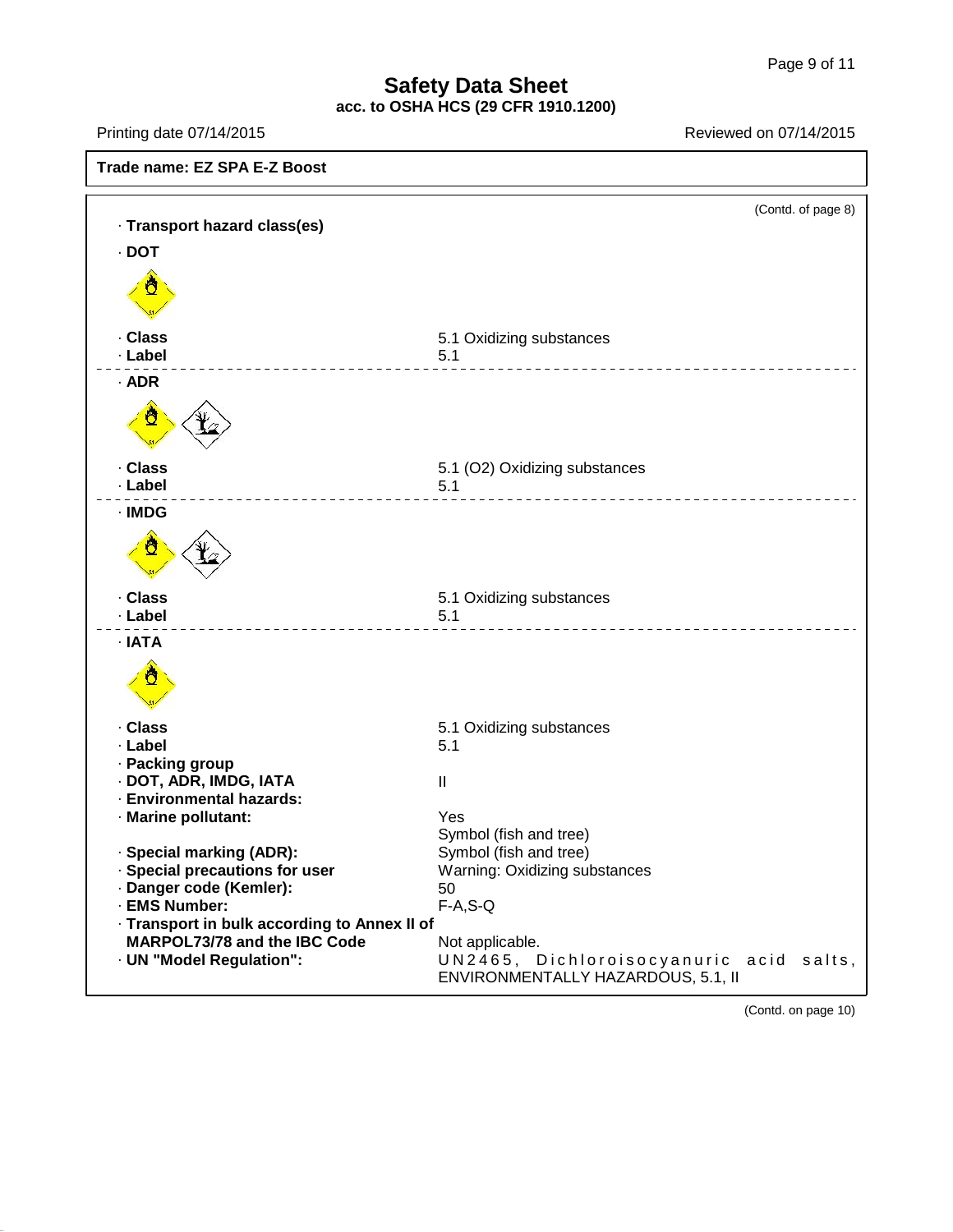# **Safety Data Sheet** Page 10 of 11<br> **Safety Data Sheet**<br>
acc. to OSHA HCS (29 CFR 1910.1200)<br>
Reviewed on 07/14/2015<br>
Reviewed on 07/14/2015

**acc. to OSHA HCS (29 CFR 1910.1200)**

41.1.0

**Trade name: EZ SPA E-Z Boost**

(Contd. of page 9)

| · Safety, health and environmental regulations/legislation specific for the substance or mixture<br>· United States (USA)<br>· SARA |  |
|-------------------------------------------------------------------------------------------------------------------------------------|--|
| · Section 355 (extremely hazardous substances):                                                                                     |  |
| Substance is not listed.                                                                                                            |  |
| · Section 313 (Specific toxic chemical listings):                                                                                   |  |
| Substance is not listed.                                                                                                            |  |
| · TSCA (Toxic Substances Control Act):                                                                                              |  |
| Substance is not listed.                                                                                                            |  |
| · Proposition 65 (California)                                                                                                       |  |
| Chemicals known to cause cancer:                                                                                                    |  |
| Substance is not listed.                                                                                                            |  |
| Chemicals known to cause reproductive toxicity for females:                                                                         |  |
| Substance is not listed.                                                                                                            |  |
| Chemicals known to cause reproductive toxicity for males:                                                                           |  |
| Substance is not listed.                                                                                                            |  |
| · Chemicals known to cause developmental toxicity:                                                                                  |  |
| Substance is not listed.                                                                                                            |  |
| · Carcinogenic categories                                                                                                           |  |
| · EPA (Environmental Protection Agency)                                                                                             |  |
| Substance is not listed.                                                                                                            |  |
| · IARC (International Agency for Research on Cancer)                                                                                |  |
| Substance is not listed.                                                                                                            |  |
| · TLV (Threshold Limit Value established by ACGIH)                                                                                  |  |
| Substance is not listed.                                                                                                            |  |
| · NIOSH-Ca (National Institute for Occupational Safety and Health)                                                                  |  |
| Substance is not listed.                                                                                                            |  |
| · State Right to Know Listings                                                                                                      |  |
| Substance is not listed.                                                                                                            |  |
| · Canadian substance listings:                                                                                                      |  |
| <b>Canadian Domestic Substances List (DSL)</b>                                                                                      |  |
| Substance is not listed.                                                                                                            |  |
| · Canadian Ingredient Disclosure list (limit 0.1%)                                                                                  |  |
| Substance is not listed.                                                                                                            |  |
| · Canadian Ingredient Disclosure list (limit 1%)                                                                                    |  |
| Substance is not listed.                                                                                                            |  |